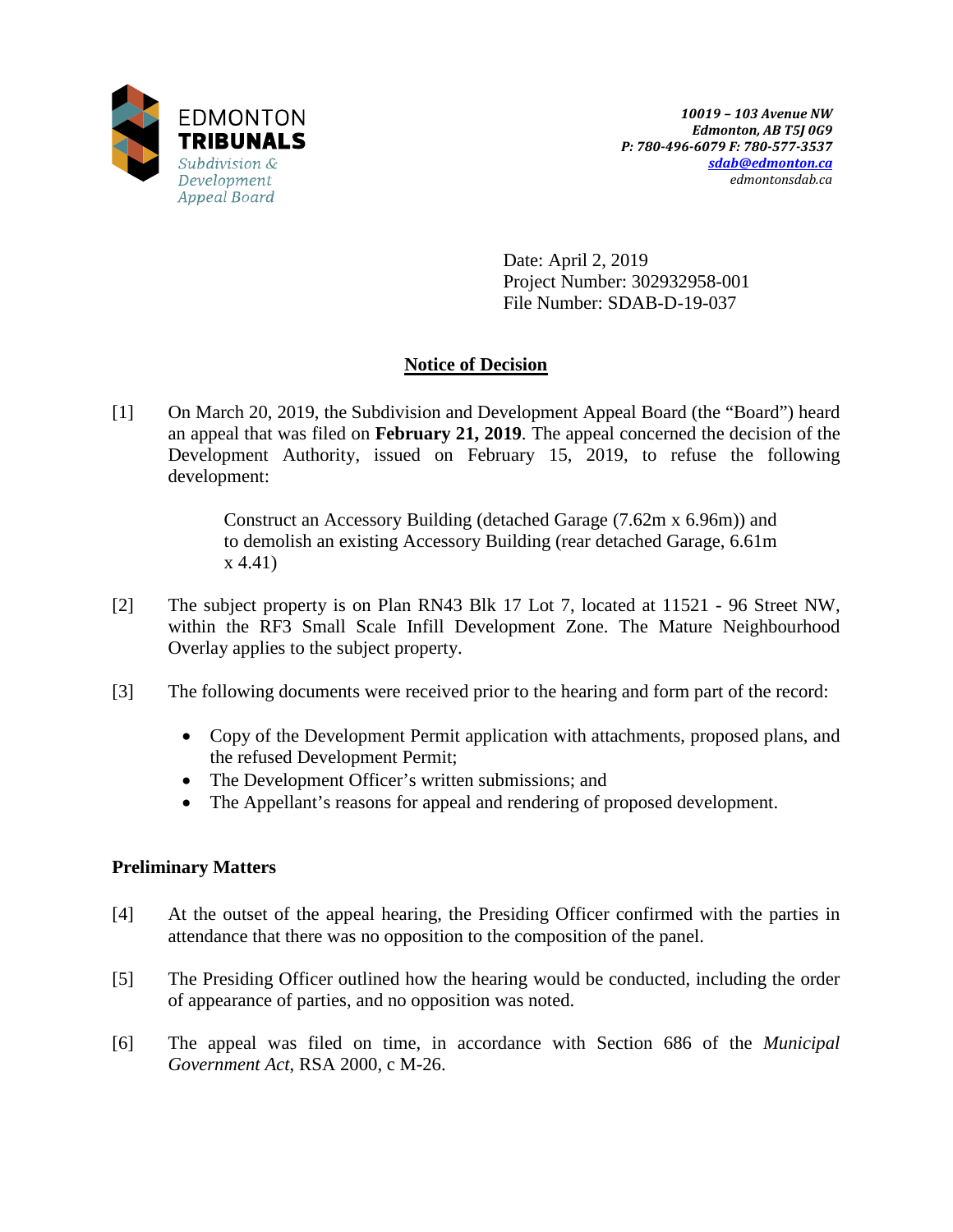### **Summary of Hearing**

- *i) Position of the Appellant, K. Beal*
- [7] Mr. Beal was accompanied by Ms. L. Sharman.
- [8] The existing garage is in bad shape and needs replacement. The Appellants would like to build a double garage with an artist studio above the garage for Mr. Beal, who is a professional artist. This would allow Mr. Beal to work from home without having to rent outside space.
- [9] There is no parking permitted along the block on their side of the street. They currently park their vehicles in front of a neighbour's property on the opposite side of the street. Both of their vehicles were broken into within one month of moving into the neighbourhood; parking inside the garage would provide security for their vehicles and would free up street parking in front of their neighbour's property.
- [10] While there are other double garages in the vicinity, they acknowledge that the proposed development is taller than any of the existing surrounding garages. They do not believe the height would really impact anyone or would have much of an effect on sunlight penetration due to the east / west orientation of the proposed garage. There is a large church located directly to the north across 116 Avenue which is much taller than their proposed development.
- [11] The roof does not have much slope, as Mr. Beal wants to maximize the available wall space for his art work. There will be no windows facing the immediate neighbours and light will be brought in through the use of skylights, eliminating any privacy concerns. There will be an internal staircase leading to the art studio.
- [12] They hope that the new construction will discourage some of the unwanted nocturnal activities currently occurring at the rear of their property.
- [13] The illustration submitted with their appeal shows the metal cladding proposed for the outside walls of the accessory building. They acknowledge that there are no other accessory buildings clad with this material in the immediate vicinity; however, there are a variety of architectural styles and finishes within the immediate neighbourhood.
- [14] The Appellants provided the following responses to questions from the Board:
	- a) They did not speak with any of their neighbours. Both immediately adjacent neighbours are renters, and the Appellants do not know who the property owners are.
	- b) They confirmed that the proposed development exceeds the minimum required side setbacks.
	- c) Electricity and possibly a gas line will be run to the accessory building. There is no plan to bring water into the building.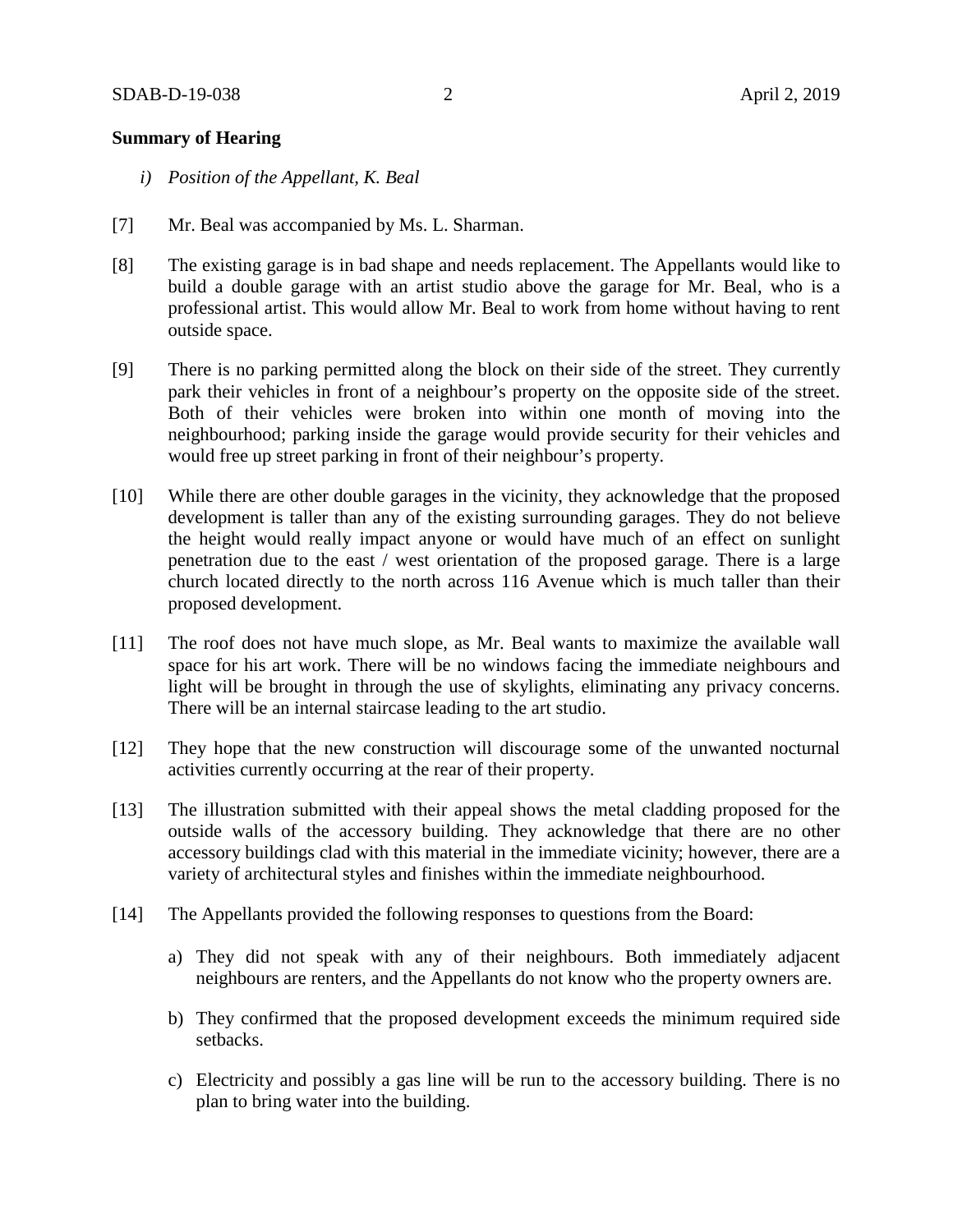- d) There will still be an adequate amenity area in the back yard; the proposed development is wider than the existing garage by approximately 10 feet but no deeper.
- e) While they would be open to dropping the height of the garage portion of the building if this is feasible, the studio area only has 8 foot high ceilings and would not be functional if the ceiling is lowered.
- f) The neighbor to the south has a shed and parks about four vehicles in the rear part of their lot. The neighbor to the north has a strip of grass adjacent to the Appellant's property and then a garage on the north portion of their rear yard.
- g) They intend to install a metal roof on their house this summer that will tie in with the design of the garage. The colour of the metal cladding on the accessory building will be chosen to closely match the exterior colour of the house.
- h) They will seek permission from the neighbor to the north to have an arborist trim an overhanging tree. A diseased tree located on the south side of their rear yard will be removed.
- i) There is an existing garage with a suite across the alley and a few houses to the north.
- j) Mr. Beal confirmed that clients never visit his studio. He holds exhibitions, which are usually out of town. Although Mr. Beal's reasons for appeal made mention of a "Minor Home Based Business", the Presiding Officer clarified that such a business would require a separate application and did not form part of the appeal before the Board.
- k) The Appellants confirmed they have no objections to any of the suggested conditions of the Development Officer should this development be approved.
- l) They would describe their neighbourhood as semi-inner city with a mixture of established residents, younger people and families. There are several drop-in centres in the vicinity, and there is a homeless population moving through their neighbourhood.
- *ii) Position of the Development Officer, E. Lai*
- [28] The Development Authority was not in attendance, and the Board relied on the written submission of the Development Officer, E. Lai.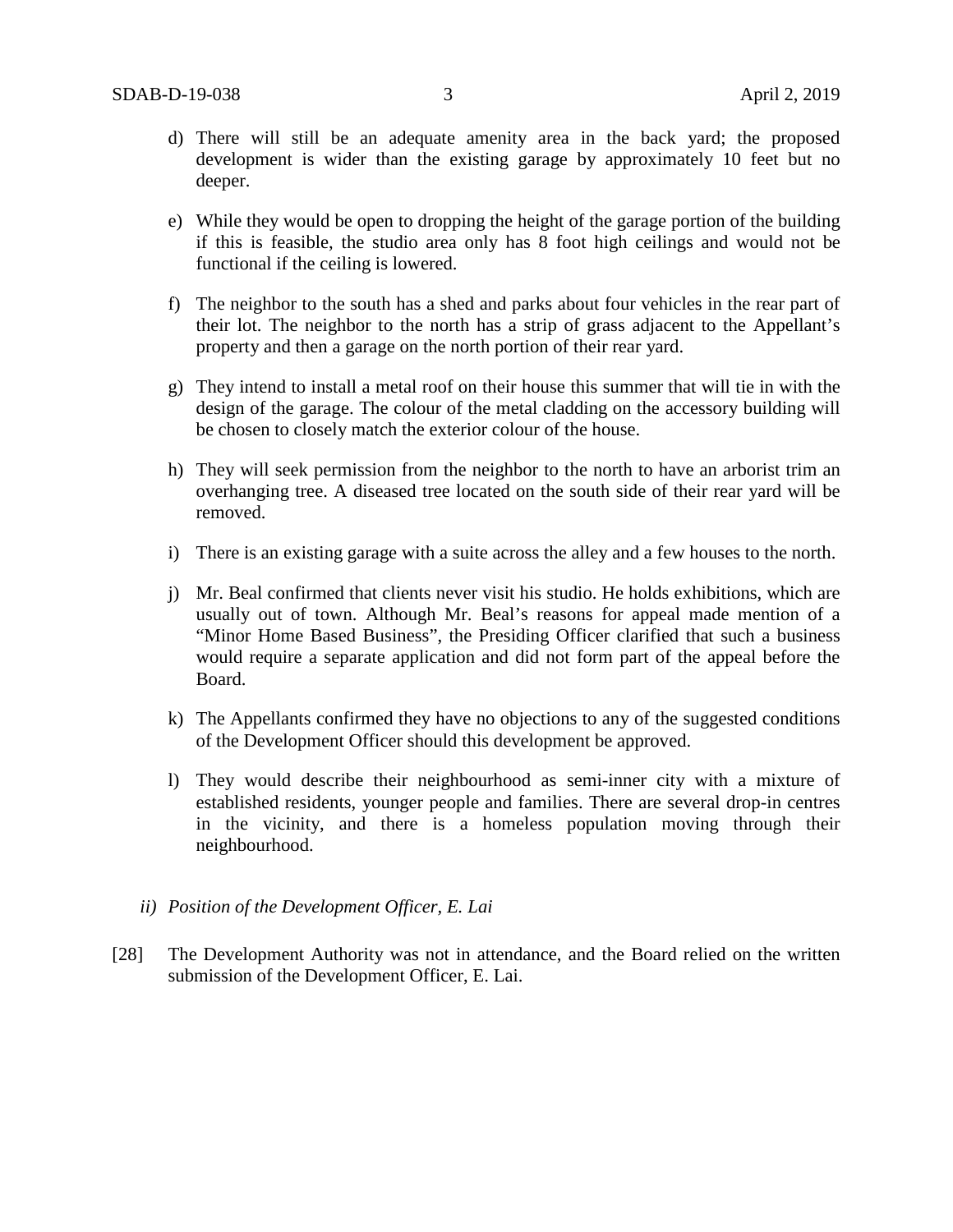### **Decision**

- [29] The appeal is ALLOWED and the decision of the Development Authority is REVOKED. The development is GRANTED as applied for to the Development Authority, subject to the following CONDITIONS:
	- 1. The development shall be constructed in accordance with the stamped and approved drawings.
	- 2. Eave projections shall not exceed 0.46m into required yards or Separations spaces less than 1.2m. (Section 44.1)
	- 3. The area hard surfaced for a driveway, not including the area used for a walkway, shall comply with Section 54.6. The driveway shall be located in accordance with the stamped approved site plan.
	- 4. The Driveway shall lead directly from the roadway to the Garage or Parking Area and shall not be wider than the width of the Garage or Parking Area.

#### ADVISEMENTS:

- 1. The driveway access must maintain a minimum clearance of 1.5 m from the service pedestal and all other surface utilities. The applicant or property owner is responsible for the location of all underground and above ground utilities and maintaining the required clearance as specified by the utility companies. Alberta One-Call, Shaw, and Telus should be contacted at least two weeks prior to the work beginning to have utilities located. Any costs associated with the relocation or removal of the service pedestal shall be at the expense of the applicant or property owner.
- 2. An approved Development Permit means that the proposed development has been reviewed only against the provisions of the Edmonton Zoning Bylaw. It does not remove obligations to conform with other legislation, bylaws or land title instruments such as the Municipal Government Act, the ERCB Directive 079, the Edmonton Safety Codes Permit Bylaw or any caveats, covenants or easements that might be attached to the Site.
- 3. Unless otherwise stated, all above references to section numbers refer to the authority under the Edmonton Zoning Bylaw 12800.
- 4. A Building Permit is required for any construction or change in use of a building. For a Building Permit, and prior to the Plans Examinations review, you require construction drawings and the payment of fees. Please contact the 311 Call Centre for further details.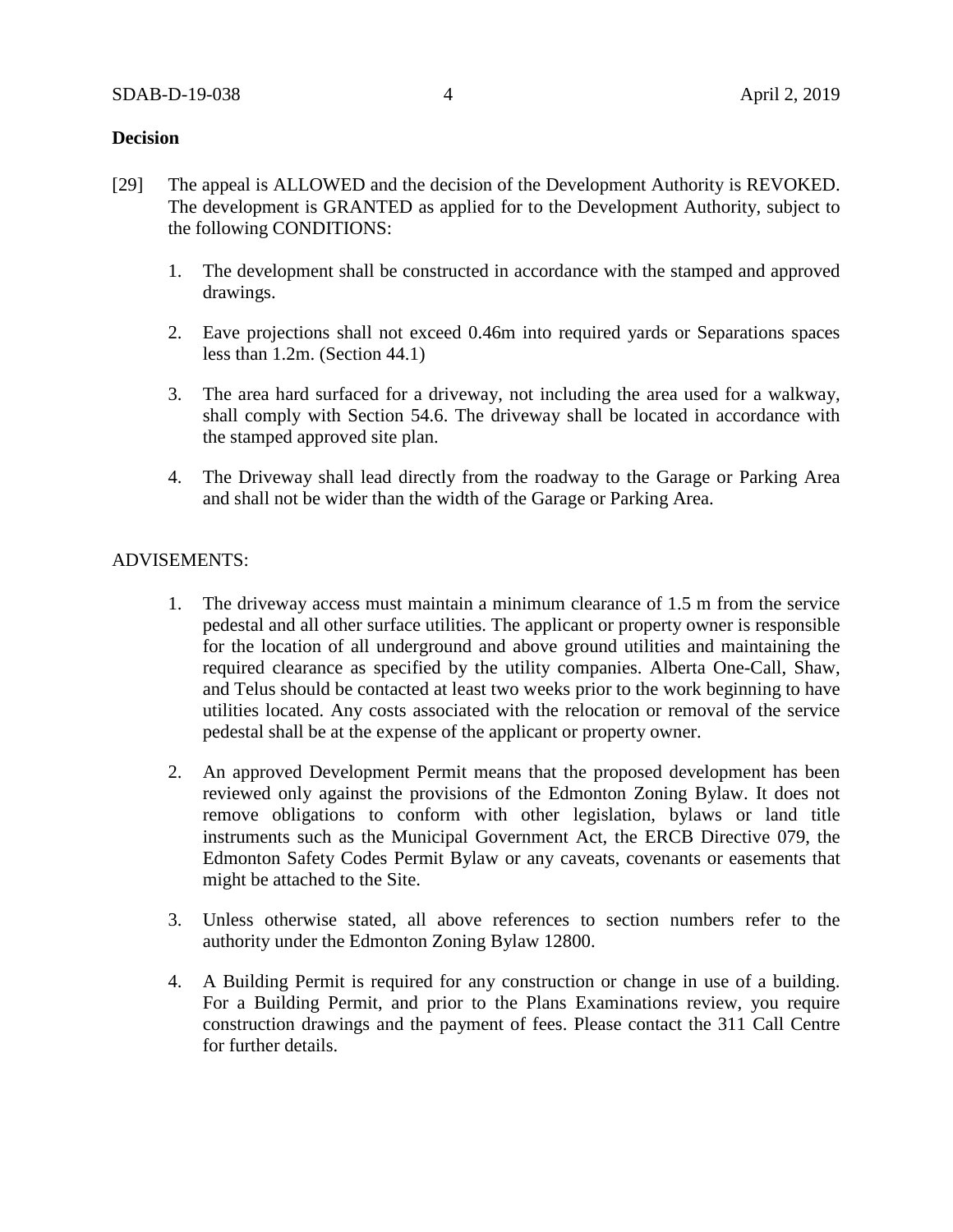- 1. The maximum allowable Height (to midpoint) of 4.3 metres as per Section 50.3(3) is varied to allow an excess of 1.5 metres, thereby increasing the maximum allowable Height to 5.8 metres.
- 2. The maximum allowable Height (to peak) of 5.8 metres as per Sections 50.3(3), which allows a maximum Height of 4.3 metres, and 52.2(c), which permits the ridge line of the roof to extend an additional 1.5 metres beyond the maximum permitted Height, is varied to allow an excess of 0.3 metres, thereby increasing the maximum allowable Height (to peak) to 6.1 metres.
- 3. The maximum allowable Site Coverage of 12 percent for the Accessory Building as per Section 140.4.10(a) is varied to allow an excess of 2 percent, thereby increasing the maximum allowable Site Coverage to 14 percent.

### **Reasons for Decision**

- [31] This is an appeal of an application for an Accessory Building (detached Garage) to a Permitted Use requiring a variance to Site Coverage and Height. The Board notes that no variances are required to the Mature Neighbourhood Overlay regulations.
- [32] The Board allows the variances to Site Coverage and Height for the following reasons:
	- 1. The Board received no objections to the proposed development from any property owners, including the two most affected owners to the immediate north and south of the proposed development.
	- 2. While the Site Coverage of the Accessory Building exceeds the allowed maximum, the total combined Site Coverage for both the Accessory building and principal structure are within the total allowable Site Coverage. Furthermore, no other variances that would typically signal an overdevelopment of a lot are required.
	- 3. There is a significant distance between the rear of the principal dwelling and the garage. Even with the garage, there is ample outdoor amenity space in the rear yard and opportunity for sunlight penetration.
	- 4. The minimum required side Setbacks have been exceeded, which will mitigate some of the massing and sun shadowing impact.
	- 5. The proposed garage will replace an existing dilapidated garage that is inadequate to provide parking for two vehicles. Security is a concern in this neighbourhood. The proposed garage will create two secure on-site parking spaces at the rear of the property off the lane. It will also add to the amenities of the area by reducing the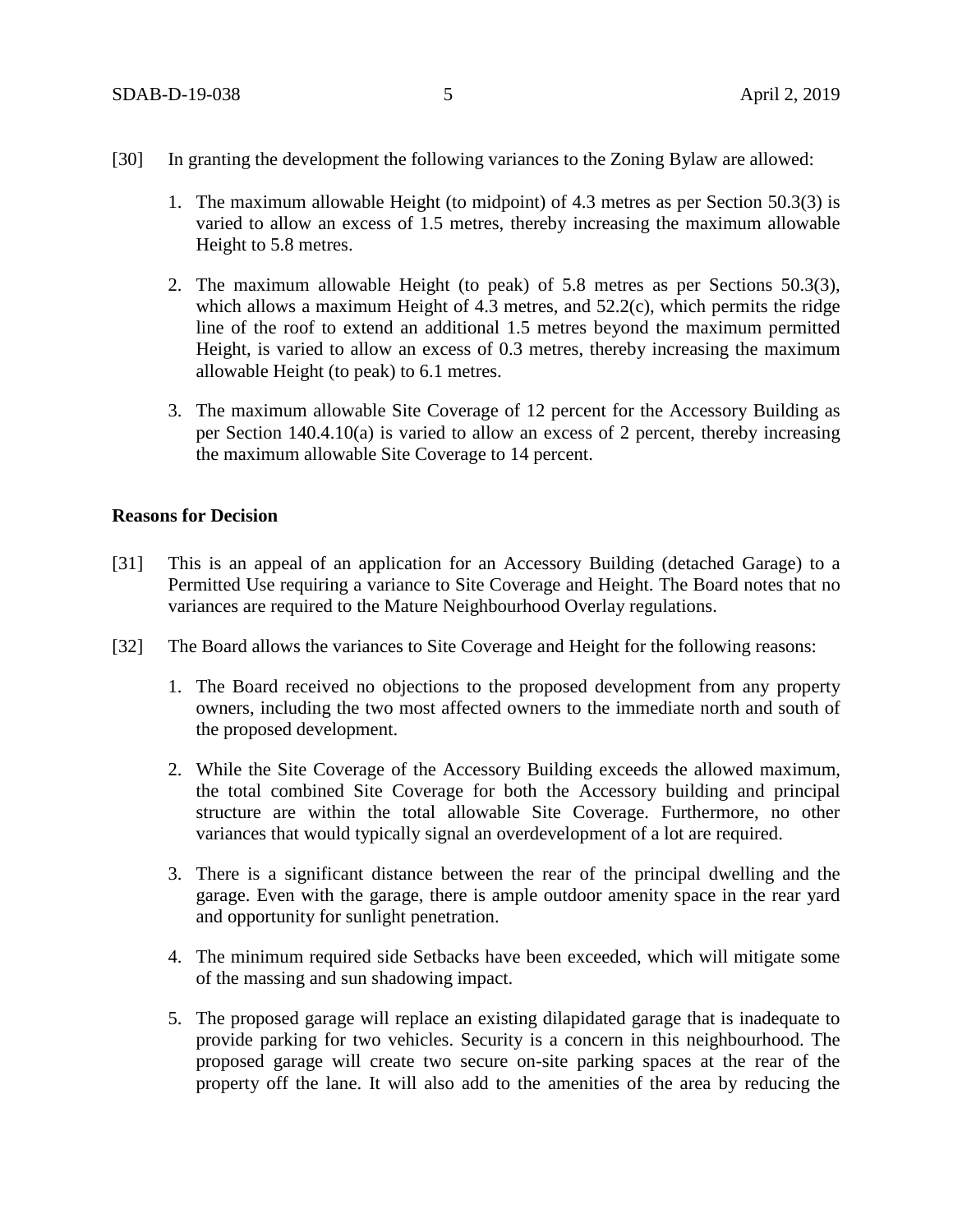ongoing demand for street parking by residential users, particularly given that there is no parking permitted along the east side of the street in front of the subject site.

- 6. While the building is over-height, privacy concerns have been addressed. Light will be brought into the garage through skylights rather than windows facing either of the adjacent rear yards.
- 7. The Height variance is in part due to the low grade roof design. This roof design facilitates activity and oversight in the rear of the lot close to the lane and may add to security in the lane, which the Board heard is currently an issue in the immediate area.
- [33] For the reasons above, the Board finds that the proposed development will not unduly interfere with the amenities of the neighbourhood nor materially interfere with or affect the use, enjoyment or value of neighbouring parcels of land.
- [34] While the Appellant made reference to a Minor Home Based Business in his reasons for appeal, the Board notes that the only matter before it relates to an Accessory Building, which has been approved. This is in no way an approval for other Use classes, such as a Minor or Major Home Based Business. The Appellants are reminded that any other Uses must be properly applied for and vetted through the normal process.

KChiman of

Kathy Cherniawsky, Presiding Officer Subdivision and Development Appeal Board

Board Members in Attendance: Ms. P. Jones, Mr. J. Jones, Mr. A. Nagy, Mr. W. Tuttle

cc: Development & Zoning Services – E. Lai / A. Wen